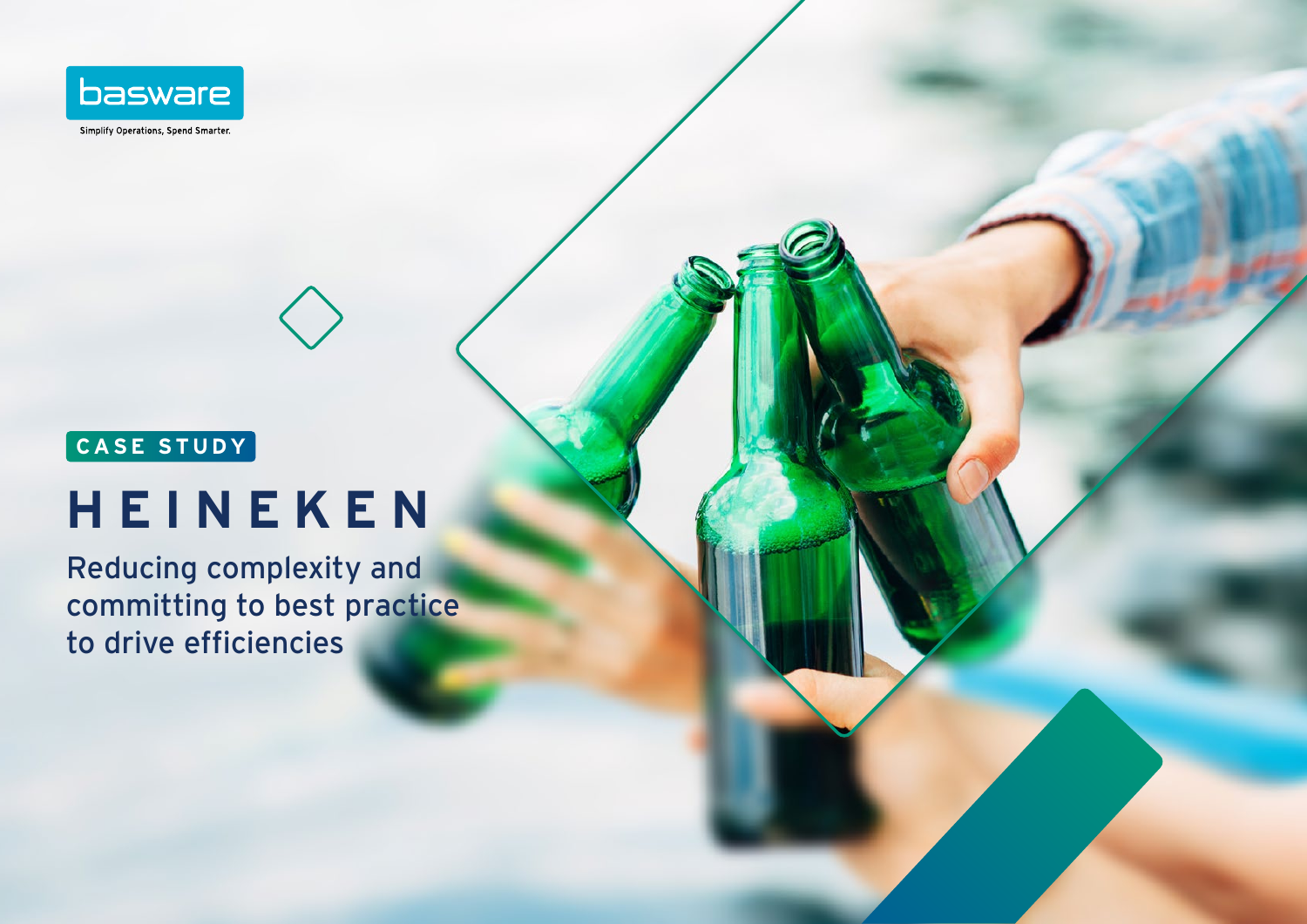## HEINEKEN

**II** The key success factor for this project was how **easily we could integrate Basware with our complex ERP environment. The Basware solution has proved incredibly flexible, providing a seamless integration with our existing systems.**

Ed Prins, Financial Services Manager at Heineken



**INDUSTRY:** Beverage





**SOLUTIONS:** Basware AP Automation Basware Network

 $\langle$  2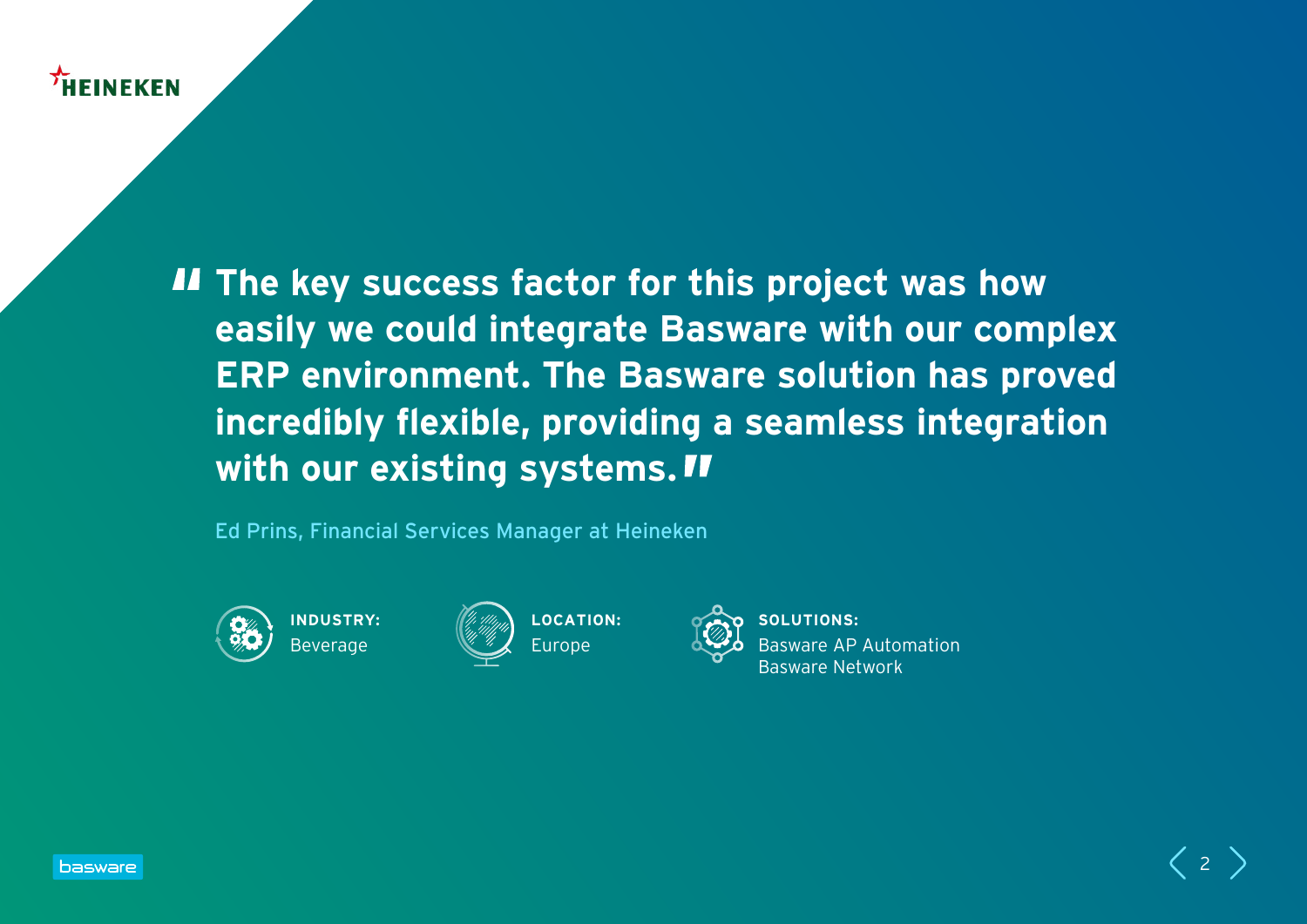

**II** The Basware solution has helped us achieve significant savings across the accounts payable department. **II** 

Ed Prins, Financial Services Manager, Heineken Consolidating their finance functions into a single shared service center (ssc) by implementing Basware AP automation, Heineken achieved significant time and cost savings. Today over 90% of Heineken's purchase invoices are matched automatically.

### **INTRODUCTION**

Heineken is one of the world's leading brewers, with a wide international presence through a global network of distributors and breweries.

In 2016 Heineken Nederland took the decision to consolidate its IT, HR Facilities Management and Finance functions into a single Shared Service Center (SSC) which would service the 25 business and sales units across the country.

The goal was to reduce the time and resource dedicated to the manual processing of these invoices and to create an end-to-end automated invoice processing solution, from scanning, order matching through to archiving.

## **CHALLENGE**

Heineken's SSC Accounts Payable department, handled 430,000 purchase invoices every year, many of which were still paper based. Both electronic and paper invoice matching needed to dramatically increase to reduce time and resource spent on invoice approval workflow

Another significant challenge was to find a solution which could integrate with five separate ERP

instances (two SAP 4.5 systems, SAP 4.7 and 5.0 as well as an inhouse system, Proost).

Finally, Heineken has 14k+ suppliers that make up it's supply chain adding an additional complexity and scale to the implementation project.

## **SOLUTION**

Having looked at the solutions available, Heineken selected Basware AP Automation to deliver the control and efficiency the AP department required. The solution was particularly strong in two key areas for Heineken; Basware anyERP provided easy integration with Heineken's multiple ERP systems, and the matching delivered the accuracy and speed of invoice processing to streamline the AP department workflow.

The system was successfully rolled out across the SSC in just nine months, from first proof of concept to going live with the first SAP environment.

Today, the Basware solution accesses five different ERP systems to find the relevant Purchase Orders (PO) after which it automatically matches the incoming purchase invoices with the pre-approved POs. This eliminates the need for further approval workflow and generates both time and cost savings. Once the